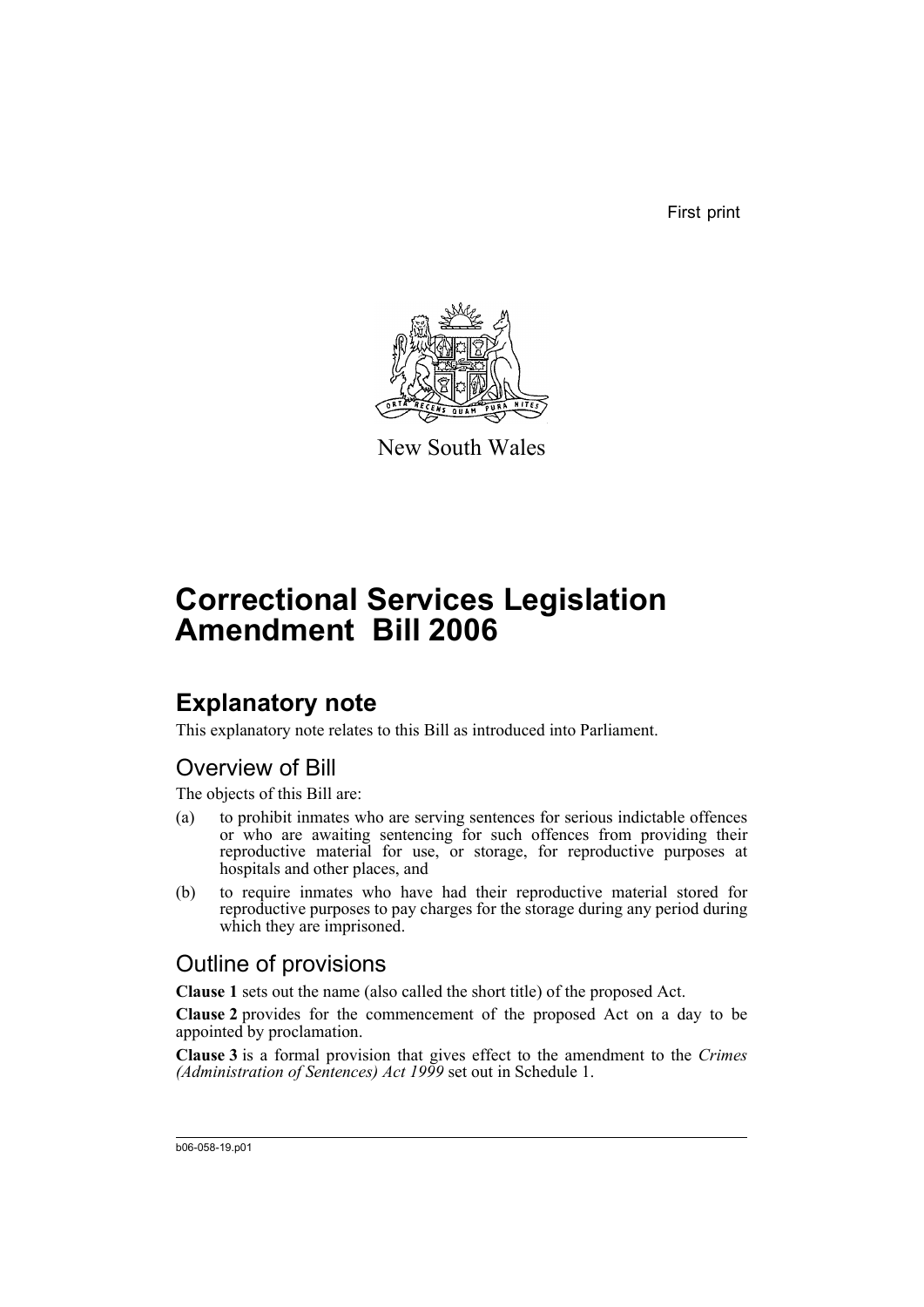Explanatory note

**Clause 4** is a formal provision that gives effect to the amendment to the *Children (Detention Centres) Act 1987* set out in Schedule 2.

**Clause 5** provides for the repeal of the proposed Act after all the amendments made by the proposed Act have commenced. Once the amendments have commenced the proposed Act will be spent and section 30 of the *Interpretation Act 1987* provides that the repeal of an amending Act does not affect the amendments made by that Act.

#### **Schedule 1 Amendment of Crimes (Administration of Sentences) Act 1999**

**Schedule 1** inserts proposed section 72B into the *Crimes (Administration of Sentences) Act 1999*.

**Section 72B (1)** defines expressions used in the proposed section. *Serious indictable offender* is defined to cover inmates serving a sentence of imprisonment for a serious indictable offence or awaiting sentencing for such an offence. A *serious indictable offence* is an offence that may only be dealt with on indictment and includes offences committed elsewhere than in New South Wales that, if committed in New South Wales, would be serious indictable offences and various terrorism offences. Examples of offences covered by the definition are offences such as murder, sexual assault and kidnapping.

**Section 72B (2)** prevents the grant of leave of absence to a serious indictable offender for the purpose of the offender providing reproductive material for use, or storage, for reproductive purposes at any hospital or other place.

**Section 72B (3)** makes it an offence for a serious indictable offender to provide reproductive material for use, or storage, for reproductive purposes at any hospital or other place.

**Section 72B (4)** requires prisoners other than serious indictable offenders who have their reproductive material stored for reproductive purposes at hospitals or other places to pay a charge for storage of the material.

**Section 72B (5)** requires serious indictable offenders whose reproductive material was stored for reproductive purposes before the commencement of the proposed section to pay a charge for the storage of the material.

#### **Schedule 2 Amendment of Children (Detention Centres) Act 1987**

**Schedule 2** amends section 29 of the *Children (Detention Centres) Act 1987* to apply the new section to be inserted by Schedule 1 to persons subject to control within the meaning of that Act.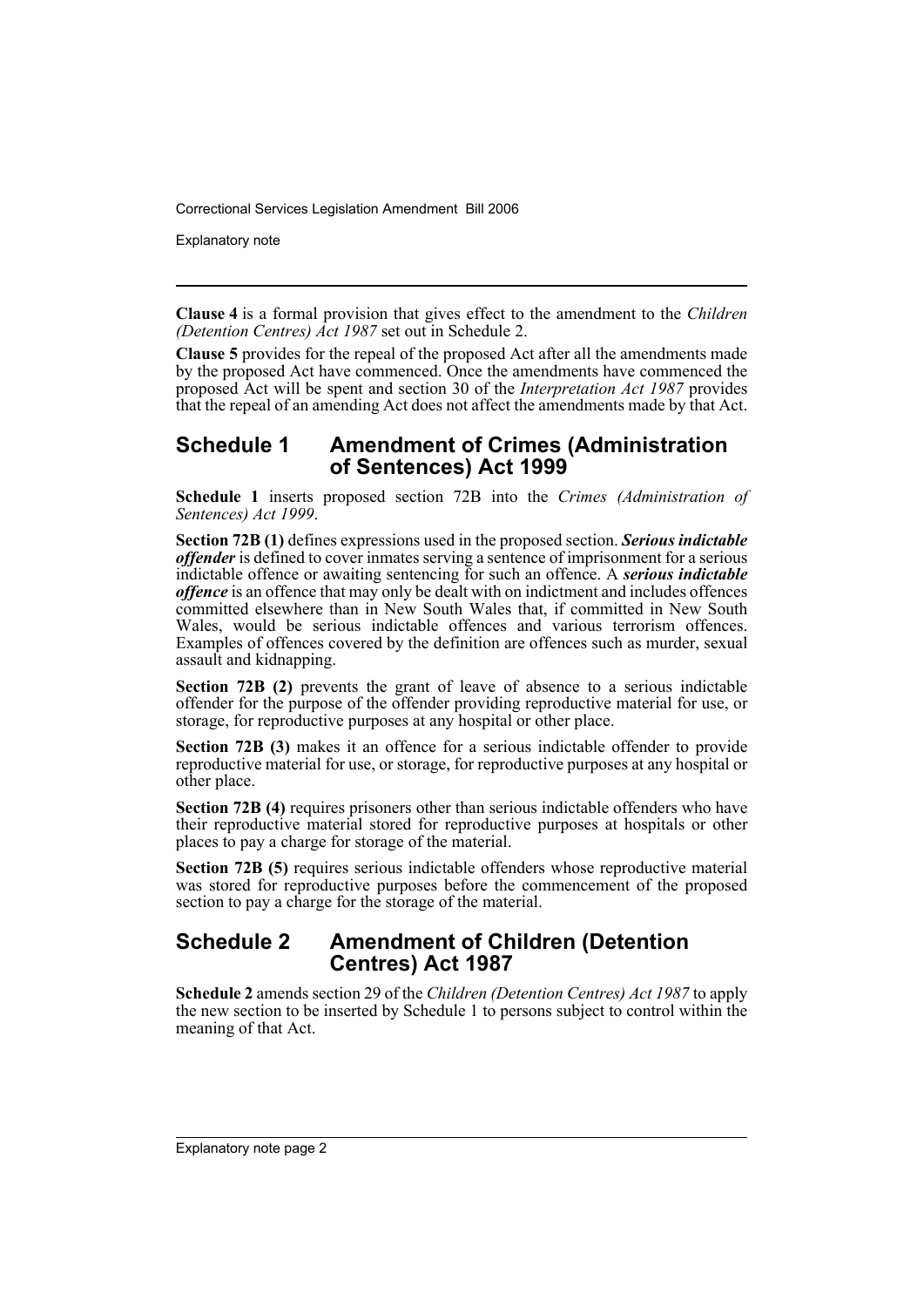First print



New South Wales

# **Correctional Services Legislation Amendment Bill 2006**

### **Contents**

|            |                                                                     | Page |
|------------|---------------------------------------------------------------------|------|
|            | Name of Act                                                         |      |
|            | Commencement                                                        |      |
| 3          | Amendment of Crimes (Administration of Sentences) Act<br>1999 No 93 | 2    |
| 4          | Amendment of Children (Detention Centres) Act 1987 No 57            | 2    |
| 5          | Repeal of Act                                                       |      |
| Schedule 1 | Amendment of Crimes (Administration of Sentences) Act<br>1999       | 3    |
| Schedule 2 | Amendment of Children (Detention Centres) Act 1987                  | 5    |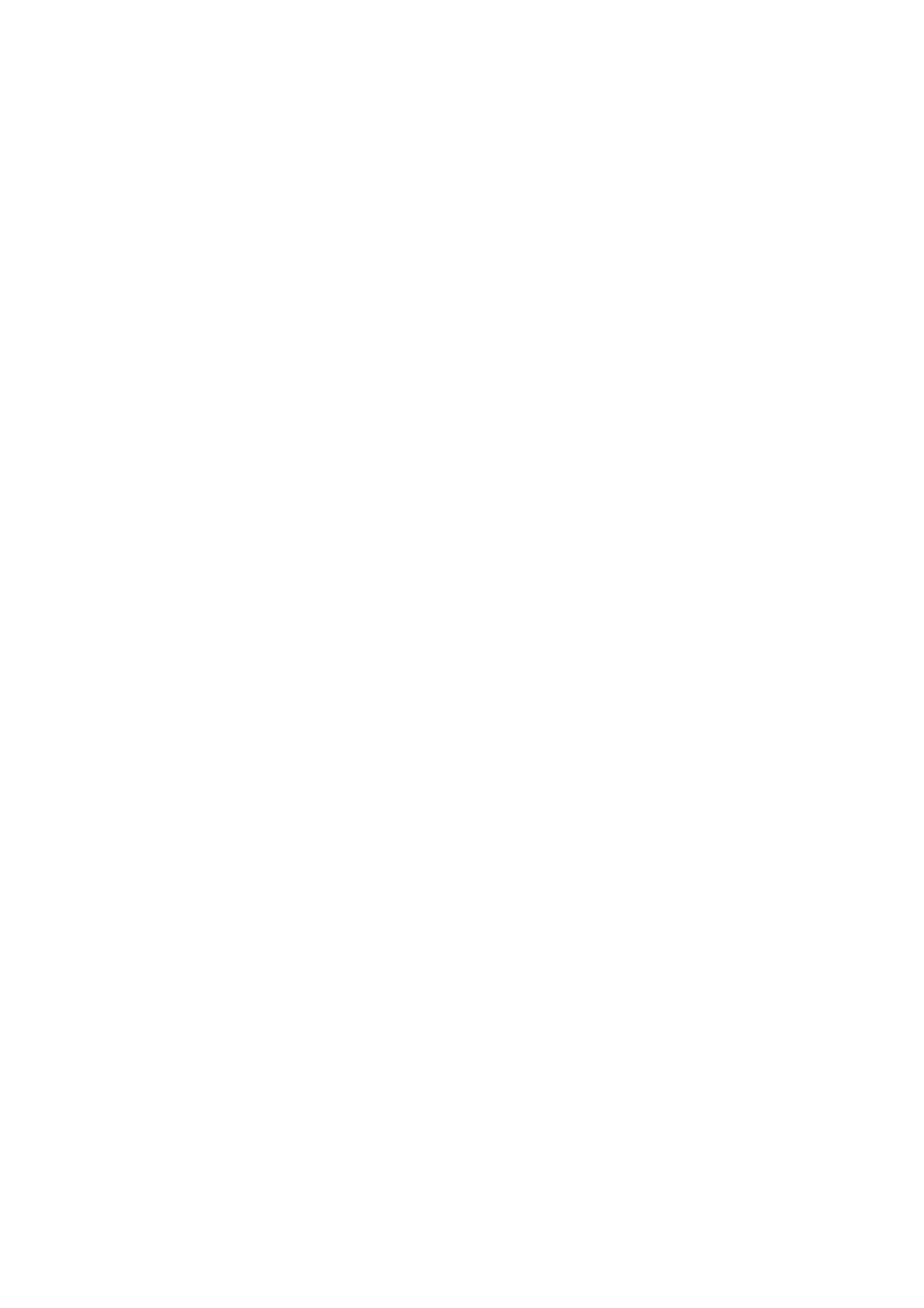

New South Wales

## **Correctional Services Legislation Amendment Bill 2006**

No , 2006

#### **A Bill for**

An Act to amend the *Crimes (Administration of Sentences) Act 1999* with respect to the storage of reproductive material of inmates; and for other purposes.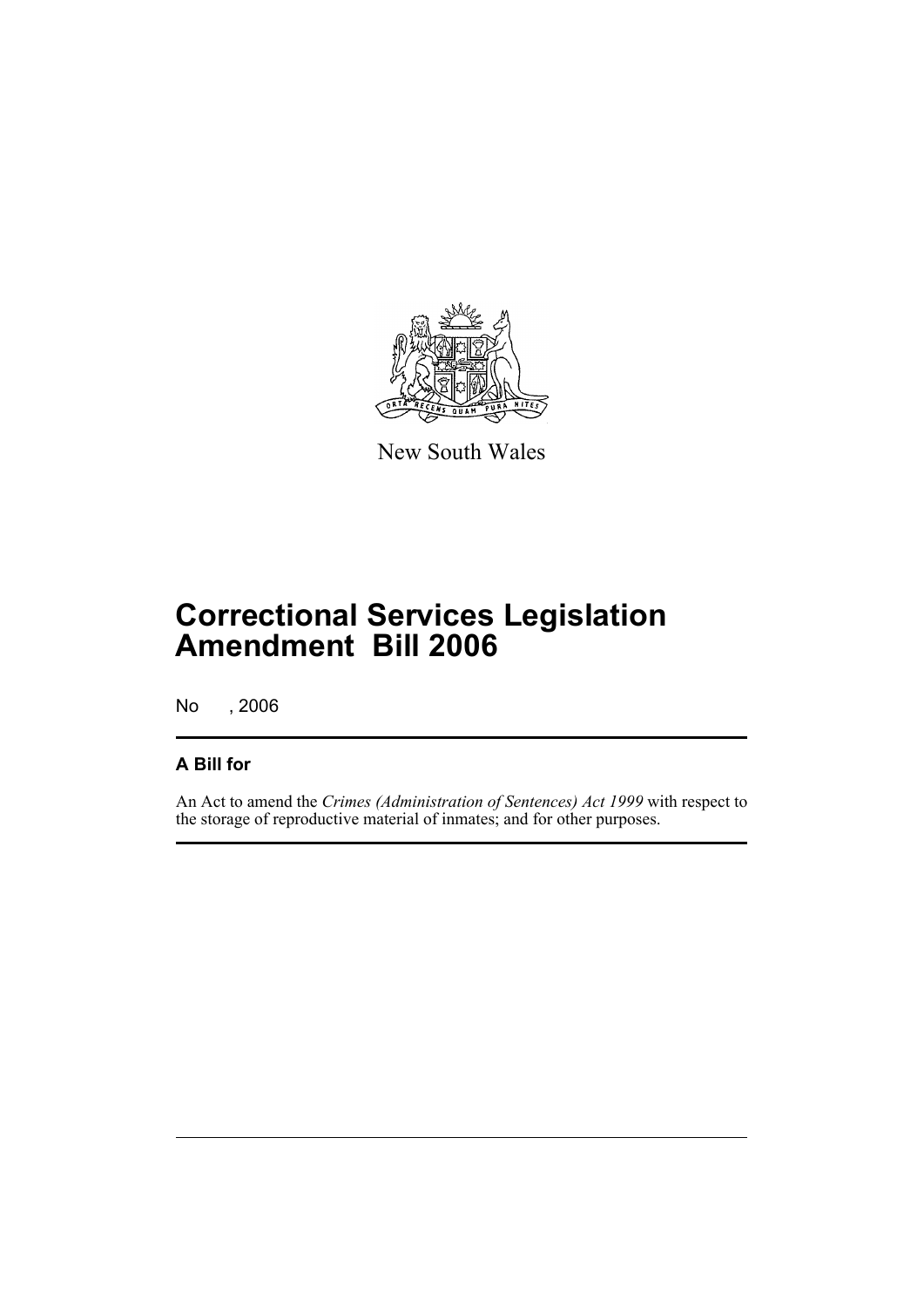<span id="page-5-4"></span><span id="page-5-3"></span><span id="page-5-2"></span><span id="page-5-1"></span><span id="page-5-0"></span>

| 2                   |
|---------------------|
|                     |
| 3                   |
| 4                   |
| 5                   |
| 6                   |
| $\overline{7}$<br>8 |
| 9                   |
| 10<br>11            |
| 12                  |
| 13<br>14            |
| 15<br>16            |
|                     |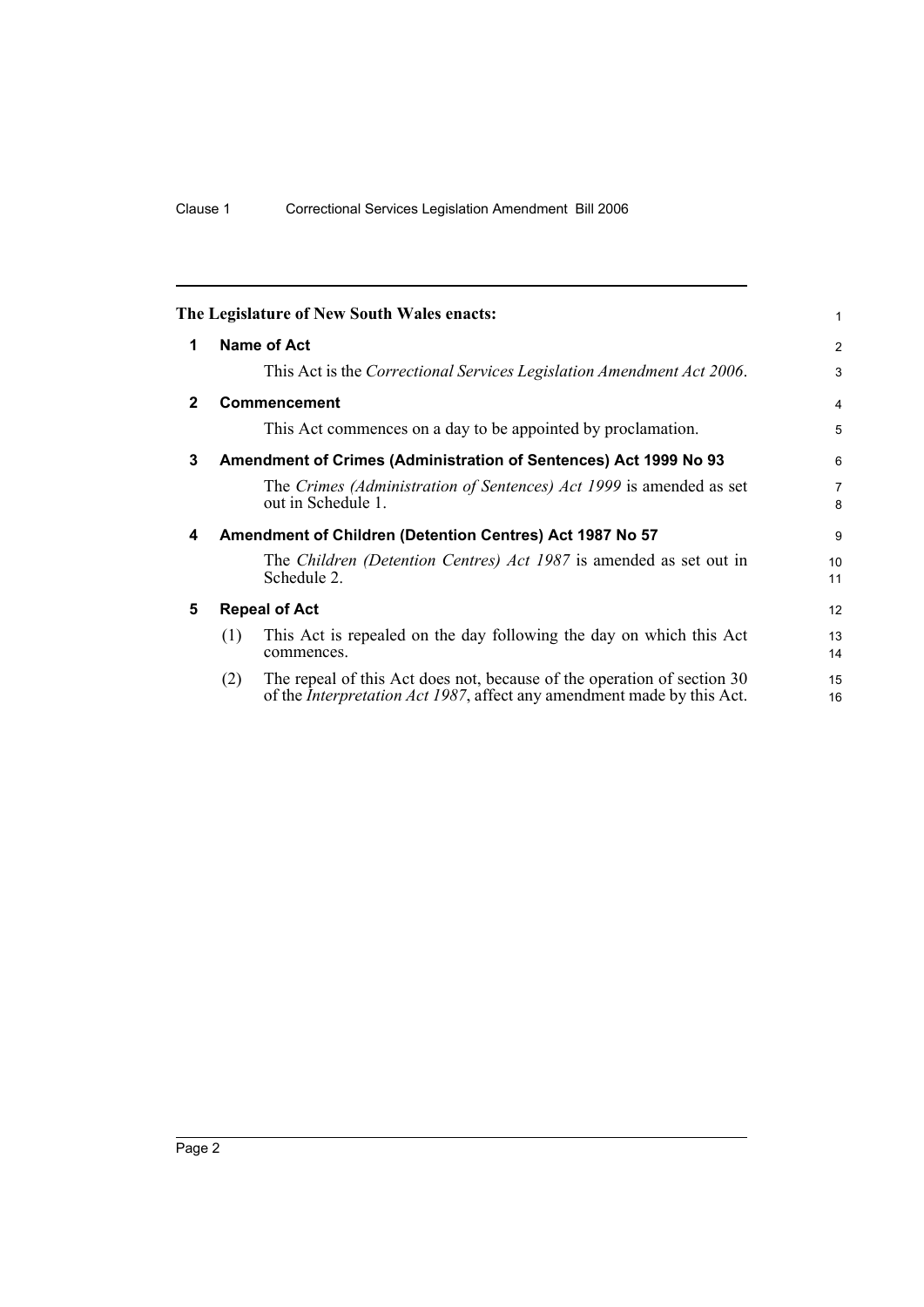Amendment of Crimes (Administration of Sentences) Act 1999 Schedule 1

<span id="page-6-0"></span>

| <b>Schedule 1</b> |                    | <b>Amendment of Crimes (Administration</b><br>of Sentences) Act 1999                                                                                                                                                                                         | $\mathbf{1}$<br>$\overline{2}$ |
|-------------------|--------------------|--------------------------------------------------------------------------------------------------------------------------------------------------------------------------------------------------------------------------------------------------------------|--------------------------------|
|                   |                    | (Section 3)                                                                                                                                                                                                                                                  | 3                              |
|                   | <b>Section 72B</b> |                                                                                                                                                                                                                                                              | $\overline{4}$                 |
|                   |                    | Insert after section 72A:                                                                                                                                                                                                                                    | 5                              |
| 72B               |                    | Prohibition on storage of reproductive material of serious<br>indictable offenders etc                                                                                                                                                                       | 6<br>7                         |
|                   | (1)                | In this section:                                                                                                                                                                                                                                             | 8                              |
|                   |                    | <i>convicted inmate</i> includes a person who is in lawful custody in a<br>correctional centre while awaiting sentencing for an offence.                                                                                                                     | 9<br>10                        |
|                   |                    | reproductive material means sperm from a male, or ovum from<br>a female, inmate.                                                                                                                                                                             | 11<br>12                       |
|                   |                    | serious indictable offence means the following:                                                                                                                                                                                                              | 13                             |
|                   |                    | an offence that may only be prosecuted on indictment,<br>(a)                                                                                                                                                                                                 | 14                             |
|                   |                    | an offence committed elsewhere than in New South Wales<br>(b)<br>that, if committed in New South Wales, would be a serious<br>indictable offence for the purposes of paragraph (a),                                                                          | 15<br>16<br>17                 |
|                   |                    | any offence under Part 5.3 of the Criminal Code set out in<br>(c)<br>the Criminal Code Act 1995 of the Commonwealth.                                                                                                                                         | 18<br>19                       |
|                   |                    | serious indictable offender means an inmate who:                                                                                                                                                                                                             | 20                             |
|                   |                    | has been convicted of a serious indictable offence, and<br>(a)                                                                                                                                                                                               | 21                             |
|                   |                    | is serving a sentence of imprisonment in a correctional<br>(b)<br>centre for the offence or is in lawful custody in a<br>correctional centre while awaiting sentencing for the<br>offence.                                                                   | 22<br>23<br>24<br>25           |
|                   |                    | <i>store</i> reproductive material means to freeze or otherwise preserve<br>the material.                                                                                                                                                                    | 26<br>27                       |
|                   | (2)                | A serious indictable offender must not be allowed to be absent<br>from any correctional centre for the purpose of the offender<br>providing any reproductive material for use, or for storage, for<br>reproductive purposes, at any hospital or other place. | 28<br>29<br>30<br>31           |
|                   | (3)                | A serious indictable offender who provides reproductive material<br>(whether in a correctional centre or elsewhere) for use, or for<br>storage, for reproductive purposes at any hospital or other place<br>is guilty of an offence.                         | 32<br>33<br>34<br>35           |
|                   |                    | Maximum penalty: 100 penalty units or imprisonment for 6<br>months, or both.                                                                                                                                                                                 | 36<br>37                       |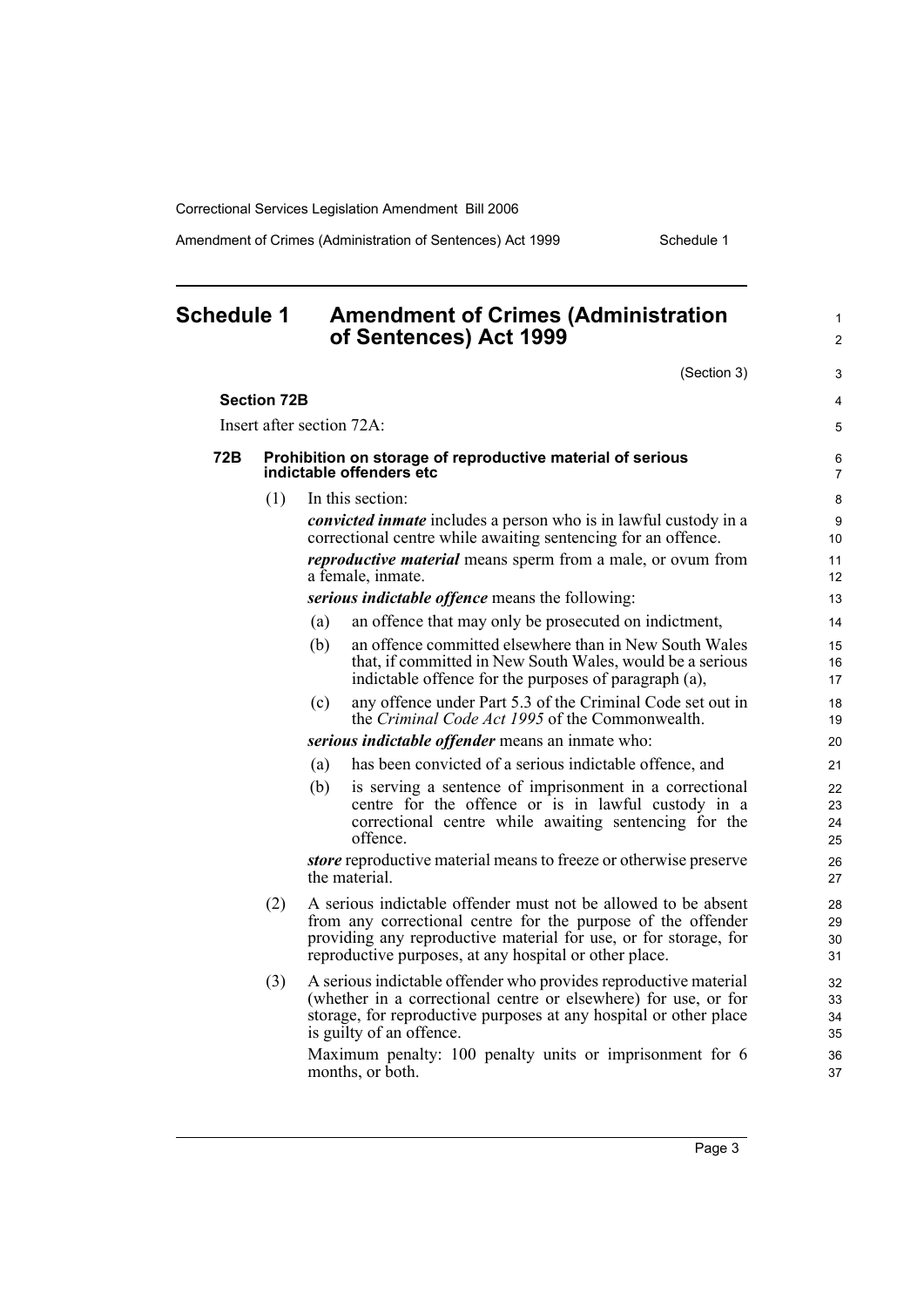Schedule 1 Amendment of Crimes (Administration of Sentences) Act 1999

(4) Nothing in this section prevents a convicted inmate other than a serious indictable offender from providing, or confers on any such convicted inmate any entitlement to be allowed to provide, reproductive material for use or storage for reproductive purposes at any hospital or other place. However, the convicted inmate must pay such charges as may be imposed in respect of the storage of such reproductive material (including any reproductive material placed in storage before the commencement of this section) during the period of his or her imprisonment.

(5) The requirement under subsection (4) to pay a charge in respect of stored reproductive material extends to a serious indictable offender whose reproductive material was placed in storage at a hospital or other place before the commencement of this section.